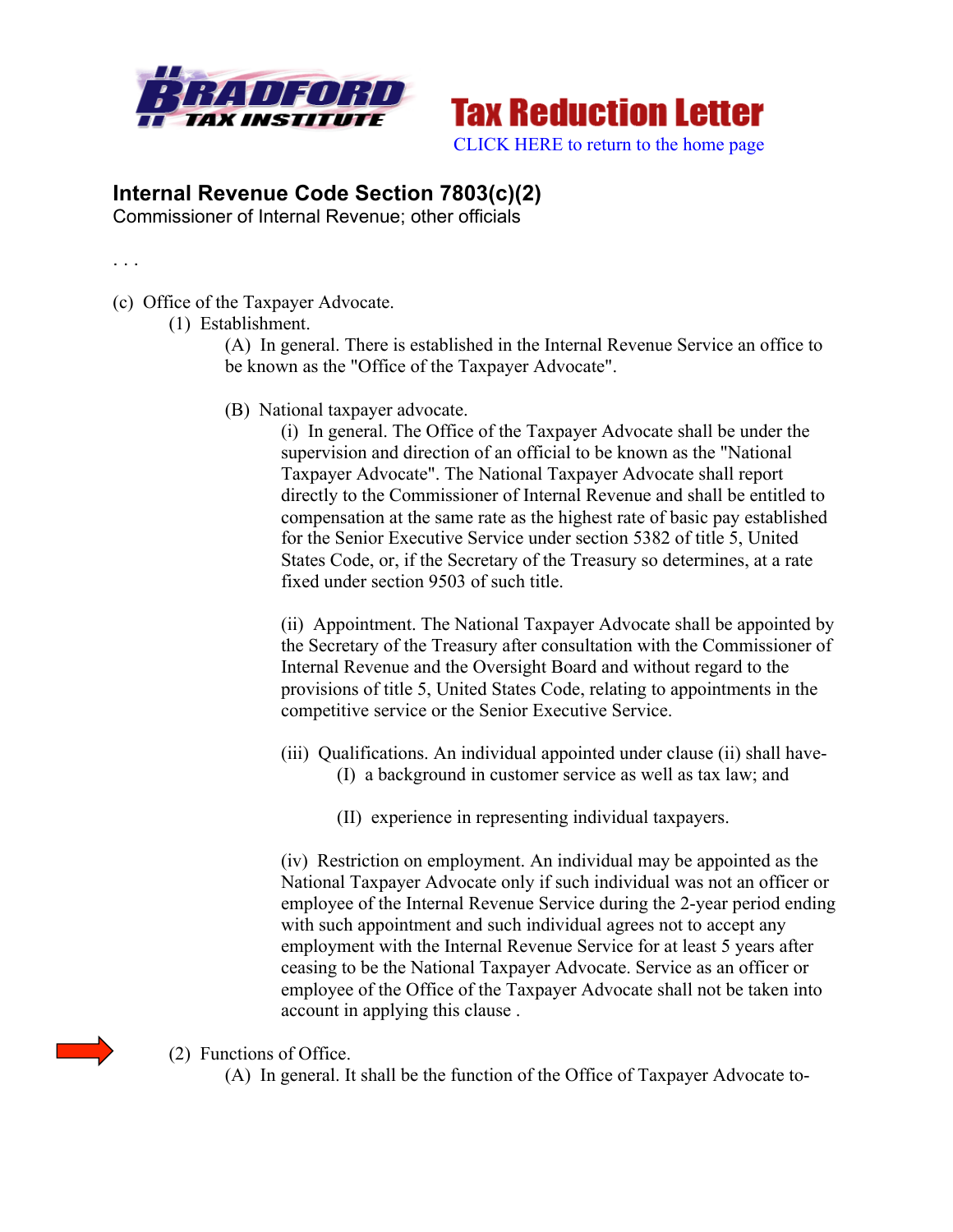(i) assist taxpayers in resolving problems with the Internal Revenue Service;

(ii) identify areas in which taxpayers have problems in dealings with the Internal Revenue Service;

(iii) to the extent possible, propose changes in the administrative practices of the Internal Revenue Service to mitigate problems identified under clause (ii) ; and

(iv) identify potential legislative changes which may be appropriate to mitigate such problems.

## (B) Annual reports.

(i) Objectives. Not later than June 30 of each calendar year, the National Taxpayer Advocate shall report to the Committee on Ways and Means of the House of Representatives and the Committee on Finance of the Senate on the objectives of the Office of the Taxpayer Advocate for the fiscal year beginning in such calendar year. Any such report shall contain full and substantive analysis, in addition to statistical information.

(ii) Activities. Not later than December 31 of each calendar year, the National Taxpayer Advocate shall report to the Committee on Ways and Means of the House of Representatives and the Committee on Finance of the Senate on the activities of the Office of the Taxpayer Advocate during the fiscal year ending during such calendar year. Any such report shall contain full and substantive analysis, in addition to statistical information, and shall-

(I) identify the initiatives the Office of the Taxpayer Advocate has taken on improving taxpayer services and Internal Revenue Service responsiveness;

(II) contain recommendations received from individuals with the authority to issue Taxpayer Assistance Orders under section 7811 ;

(III) contain a summary of at least 20 of the most serious problems encountered by taxpayers, including a description of the nature of such problems;

(IV) contain an inventory of the items described in subclauses (I) , (II) , and (III) for which action has been taken and the result of such action;

(V) contain an inventory of the items described in subclauses (I) , (II) , and (III) for which action remains to be completed and the period during which each item has remained on such inventory;

(VI) contain an inventory of the items described in subclauses (I) , (II) , and (III) for which no action has been taken, the period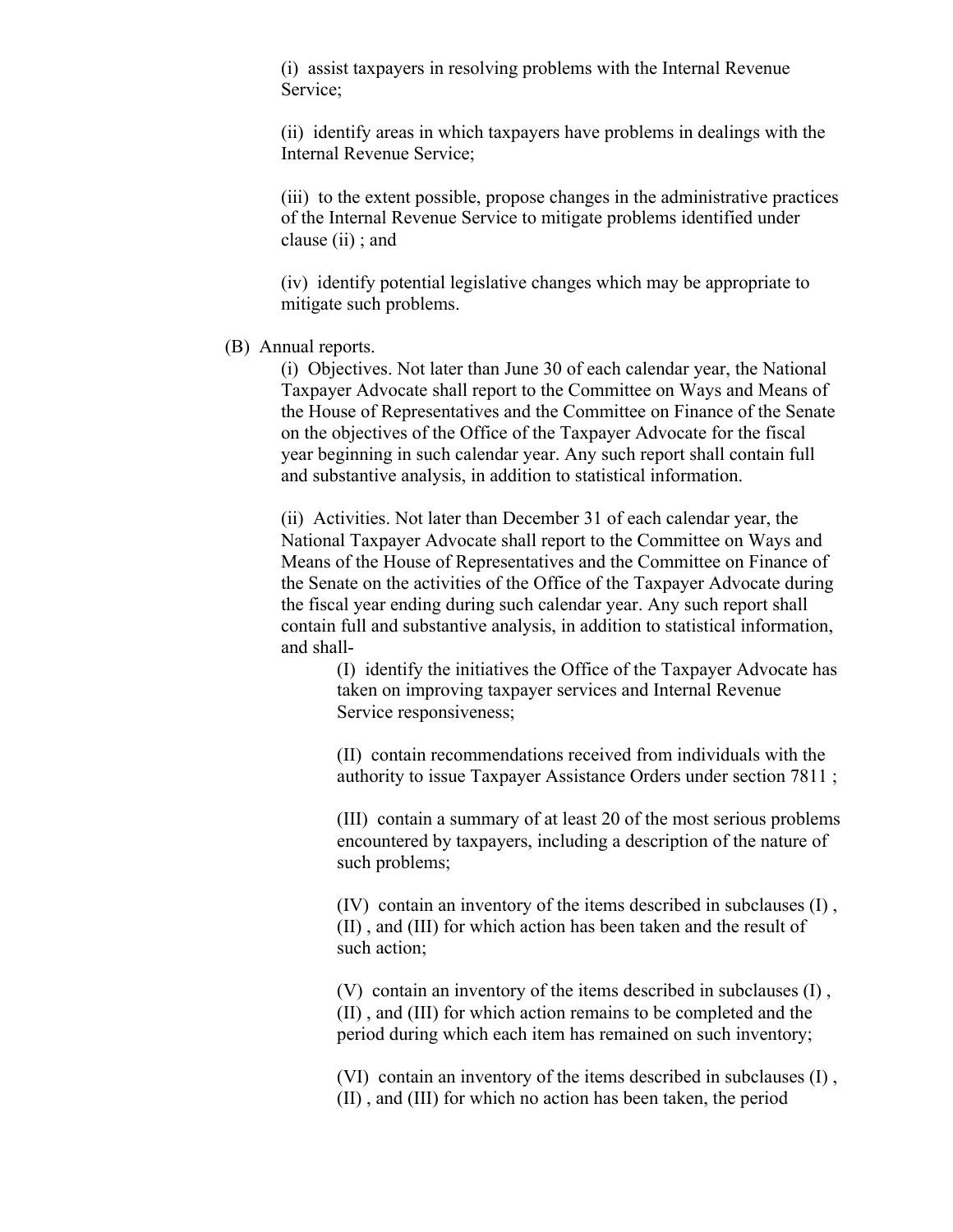during which each item has remained on such inventory, the reasons for the inaction, and identify any Internal Revenue Service official who is responsible for such inaction;

(VII) identify any Taxpayer Assistance Order which was not honored by the Internal Revenue Service in a timely manner, as specified under section 7811(b);

(VIII) contain recommendations for such administrative and legislative action as may be appropriate to resolve problems encountered by taxpayers;

(IX) identify areas of the tax law that impose significant compliance burdens on taxpayers or the Internal Revenue Service, including specific recommendations for remedying these problems;

(X) identify the 10 most litigated issues for each category of taxpayers, including recommendations for mitigating such disputes; and

(XI) include such other information as the National Taxpayer Advocate may deem advisable.

(iii) Report to be submitted directly. Each report required under this subparagraph shall be provided directly to the committees described in clause (i) without any prior review or comment from the Commissioner, the Secretary of the Treasury, the Oversight Board, any other officer or employee of the Department of the Treasury, or the Office of Management and Budget.

(iv) Coordination with report of treasury inspector general for tax administration. To the extent that information required to be reported under clause (ii) is also required to be reported under paragraph  $(1)$  or  $(2)$ of subsection (d) by the Treasury Inspector General for Tax Administration, the National Taxpayer Advocate shall not contain such information in the report submitted under such clause.

## (C) Other responsibilities. The National Taxpayer Advocate shall- (i) monitor the coverage and geographic allocation of local offices of taxpayer advocates;

(ii) develop guidance to be distributed to all Internal Revenue Service officers and employees outlining the criteria for referral of taxpayer inquiries to local offices of taxpayer advocates;

(iii) ensure that the local telephone number for each local office of the taxpayer advocate is published and available to taxpayers served by the office; and